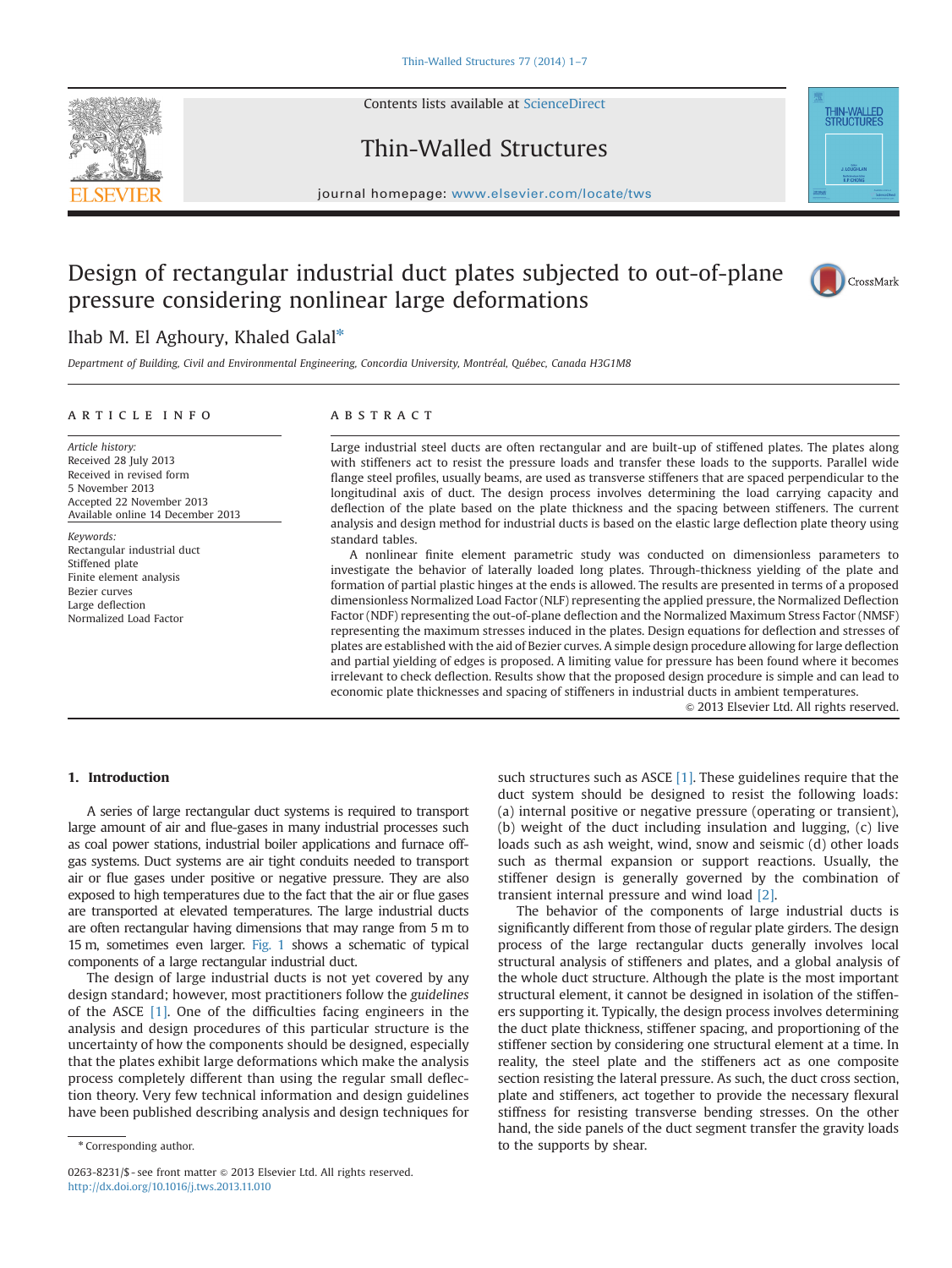<span id="page-1-0"></span>

| <b>Nomenclature</b>                                                                                                                                                                                                                                                                                                                                                                                                                                                                                                                    | Y coordinate of Bezier curve control point n<br>$Y_{Pn}$<br>[dimensionless]                                                                                                                                                                                                                                                                                                                                                                                                                                                                   |
|----------------------------------------------------------------------------------------------------------------------------------------------------------------------------------------------------------------------------------------------------------------------------------------------------------------------------------------------------------------------------------------------------------------------------------------------------------------------------------------------------------------------------------------|-----------------------------------------------------------------------------------------------------------------------------------------------------------------------------------------------------------------------------------------------------------------------------------------------------------------------------------------------------------------------------------------------------------------------------------------------------------------------------------------------------------------------------------------------|
| span of the plate between stiffeners [mm]<br>b<br>yield stress of the steel plate [MPa]<br>$F_y$<br>elasticity modulus of steel [MPa]<br>Normalized Deflection Factor [dimensionless]<br><b>NDF</b><br>Normalized Load Factor [dimensionless]<br><b>NLF</b><br>Normalized Maximum Stress Factor [dimensionless]<br><b>NMSF</b><br>thickness of the plate [mm]<br>lateral uniform pressure on the plate [MPa]<br>р<br>width of the plate strip [mm]<br>w<br>X coordinate of Bezier curve control point n<br>$X_{Pn}$<br>[dimensionless] | ß<br>dimensionless factor representing plate slenderness<br>[dimensionless]<br>deflection of plate [dimensionless]<br>Δ<br>width-to-thickness ratio $(b/t)$ [dimensionless]<br>general term representing normal stresses in the<br>$\sigma$<br>plate [MPa]<br>induced<br>the<br>plate<br>maximum<br>stress<br>in<br>$\sigma_{max}$<br>$(bending + membrane)$ [MPa]<br>dummy variable used to determine deflection of the<br>Ψ<br>plate [dimensionless]<br>dummy variable used to determine the maximum<br>stress in the plate [dimensionless] |

There is limited reported research work on large industrial ductworks, which resulted in the delay in development of updated guidelines and up-to-date design codes. The solutions for large deflections theory in plate design are complicated. The analysis of rectangular plates subjected to uniform lateral pressure and undergoing large out of plane deflection received increasing attention in 1940s and several successful attempts were made by Levy [\[3,4\]](#page--1-0). However, the outcome was a series of lengthy mathematical formulas that were difficult to use in regular design procedures. Young [\[5\]](#page--1-0) has provided tabulated numerical values for dimensionless coefficients for the relations among pressure load, deflection and stresses for rectangular plates under uniform load producing large deflections. Unfortunately, these tables are limited to relatively low values of pressure. More recently, Wang et al. [\[6\]](#page--1-0) proposed a simpler, yet still lengthy, mathematical procedure for an exact large-deflection mathematical analysis of rectangular plates with both fixed and simply supported edges. Such tables or solutions for the rectangular plate analysis are useful for design of the large industrial ductworks. Thanga et al. [\[2\]](#page--1-0) carried out a comprehensive work on large industrial ductworks and proposed several dimensionless factors governing the behavior and strength of stiffened panels.

The objective of this study is to establish relations between loads, plate thickness and stiffener spacing for large industrial



Fig. 1. Schematic of large rectangular ducts and its main structural components.

ducts. In order to achieve this goal, a nonlinear finite element model was developed to accurately simulate the plate behavior in both the elastic and plastic ranges. The model was validated using results from theoretical solution and the values from "Roark's Formulas" by Young [\[5\]](#page--1-0) and the work done by Thanga et al. [\[2\].](#page--1-0) Another objective is to identify the fundamental parameters that dictate the behavior of laterally loaded plates for the numerical study. This necessitates a method of analysis that can trace the behavior of plates after undergoing large deflection. This study considers only plates subjected to static pressure loading and under ambient temperature.

### 2. Large versus small deflection theories

The classic theory of laterally loaded plate bending is often classified as small or large deflection plate theory, based on the ratio of the out-of-plane deflection,  $\Delta$ , to the plate thickness, t. The small deflection theory does not consider the membrane stresses that develop in the plate when deflection to plate thickness ratio becomes large and when the plate edges are restrained from pulling-in. Hence, the relationship between pressure and deflection will be linear during small deflection [\[7\]](#page--1-0).

Large deflection response occurs when the magnitude of the out-of-plane deflection becomes equal to or greater than half the thickness of the plates subjected lateral pressure [\[7\]](#page--1-0). The large outof-plane deflection causes stretching of the plate resulting in membrane stresses in addition to bending stresses. If the edges are prevented from pulling in, membrane action becomes more significant and the overall behavior becomes nonlinear; this is what is referred to as nonlinear large deflection plate theory.

Deformation predictions based on the small deflection theory lead to excessive thickness or smaller spacing between the stiffeners. The plate between the stiffeners in large industrial ducts can undergo large deflections while performing safely and satisfying the serviceability limit. Such larger deflections would cause higher membrane stresses and, consequently, a higher proportion of the acting pressure will be supported through the development of membrane stresses rather than by bending stress. This illustrates that membrane action requires relatively higher deflections to be triggered. Therefore, it is anticipated that allowing partial yielding in the plate edges near supports will increase the deflection, hence increasing the membrane stresses.

In the past, the analysis and design of the plate thickness, i.e., the stiffener spacing, was done in accordance with pure plate bending behavior known as the elastic small deflection theory. Currently, many engineering firms determine the spacing of stiffeners based on elastic large deflection plate theory. Based on